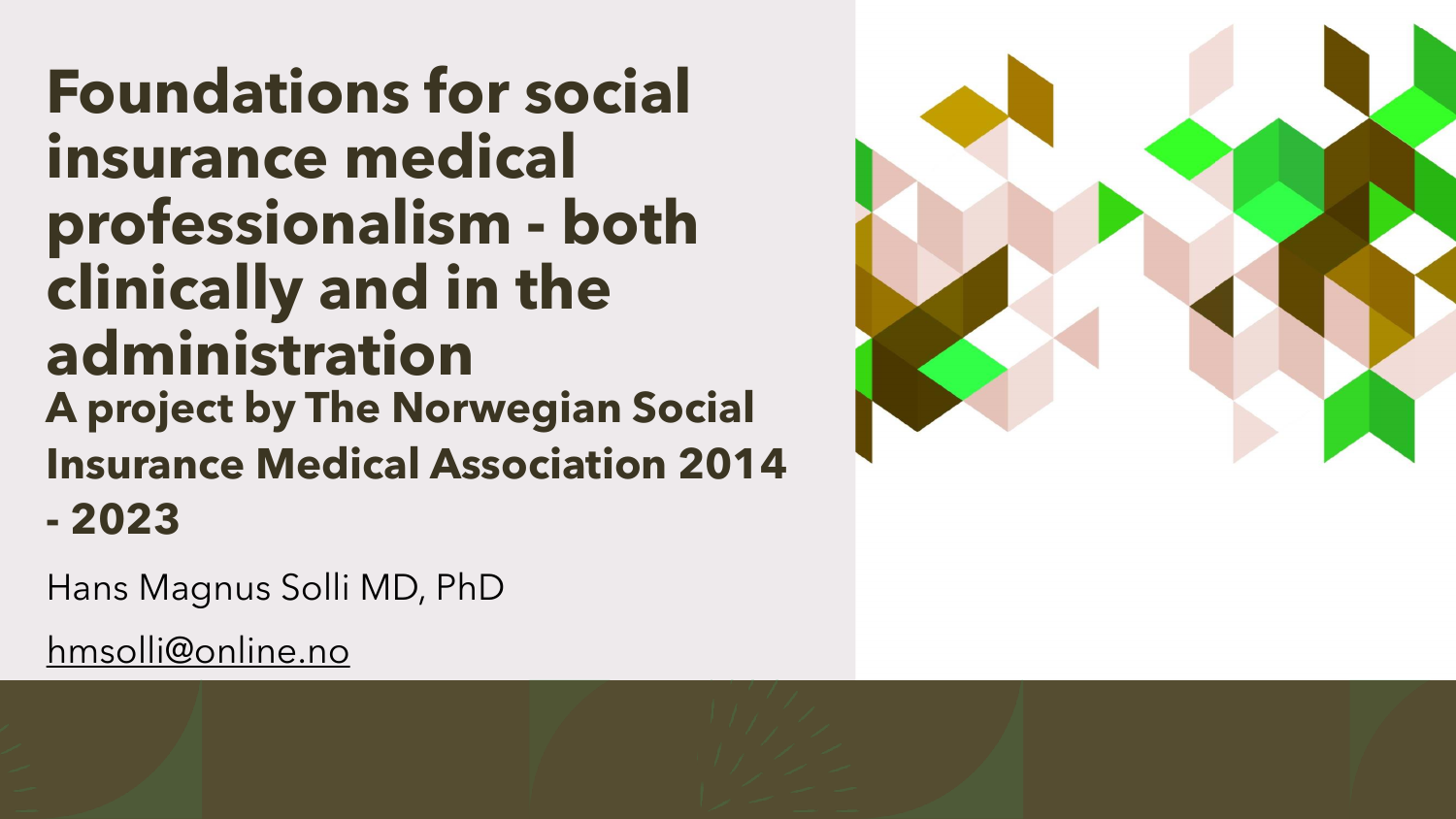#### **Perspectives of sympathy/impartiality in social life**

- 
- The perspectives of sympathy and impartiality are very old in human social life (cf. developmental psychologist M. Tomasello).
- In some countries, like Norway, a characteristic of social insurance medical practice is that it should balance the perspectives of sympathy and impartiality to a greater extent than in regular clinical practice.
- Sympathy, along with empathy, should be balanced with impartiality as a prerequisite for good social insurance medicine practices.
- A double role can be ethically defended within a welfare state, although it can be difficult to practice. [https://www.ntnu.no/ojs/index.php/etikk\\_i\\_praksis/article/view/2](https://www.ntnu.no/ojs/index.php/etikk_i_praksis/article/view/2911/3191) 911/3191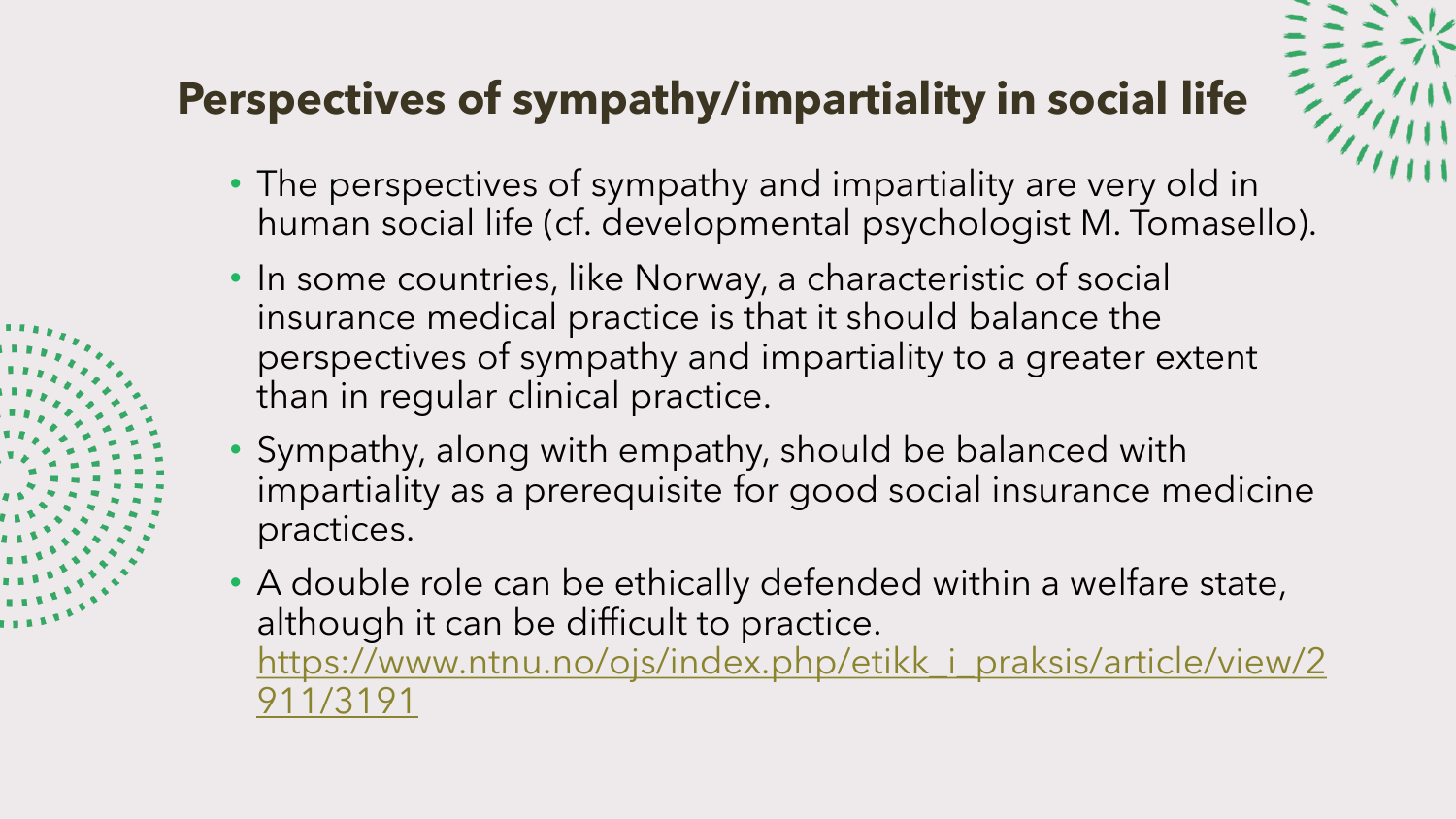### **A professionalism of ethical and scientific issues**

- *A medical ethics*, based on the four principles *nonmaleficence, beneficence*, *autonomy* and *social justice* + *human dignity/rights*
- Virtues, like discernment and rational compassion
- AND *scientific theoretical* topics such as:
- - A model for describing functional ability related to work ICF
- - Personal resources
- - Concepts of disease and health
- - Objectivity
- - Discretion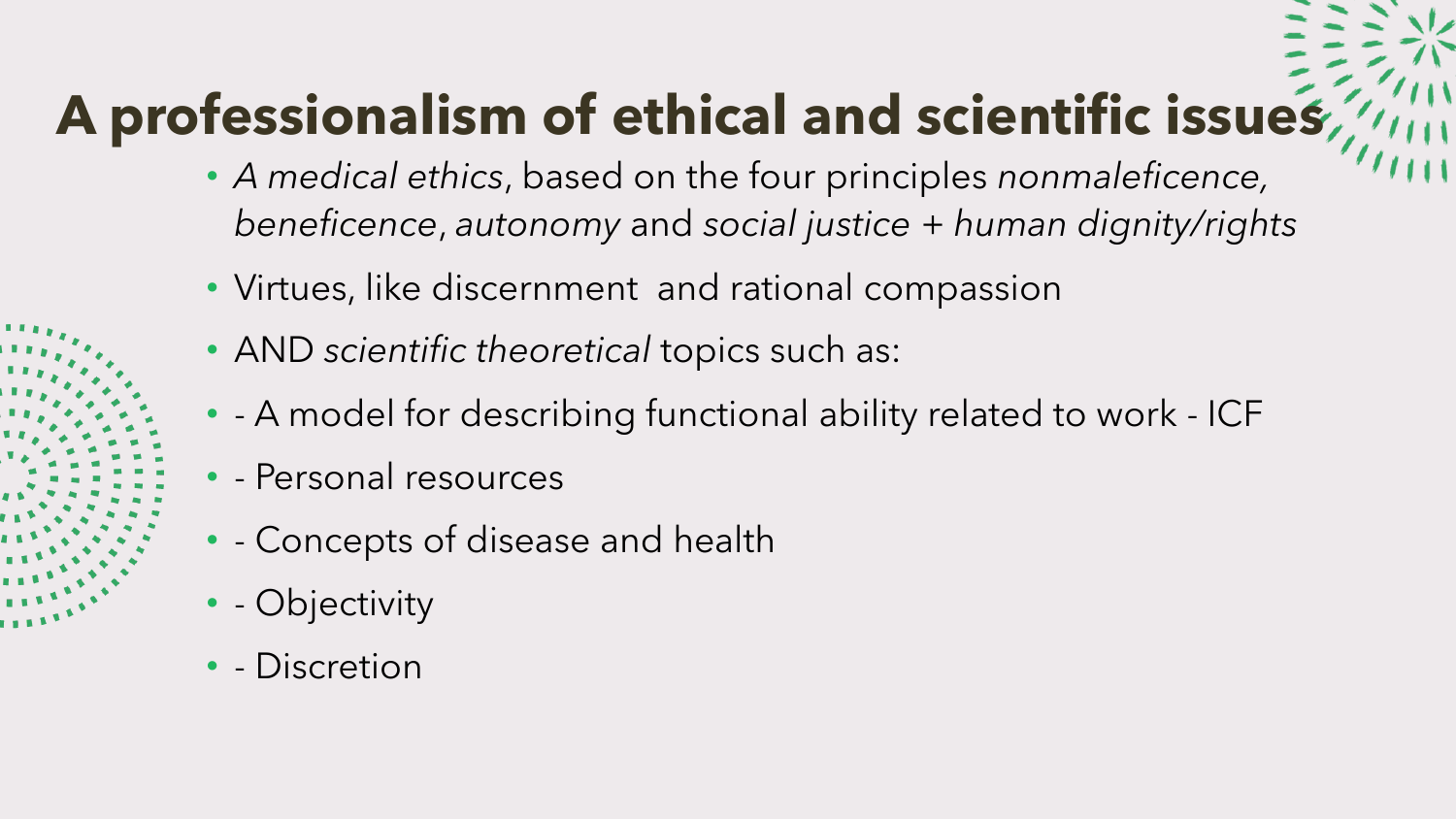# **Some pertinent ethical issues I**

- **Respect for human dignity,** c.f. EUMASS' «Guidelines of Conduct». The right to social participation according to the ICF. To participate in decisions regarding themselves.
- **Nonmaleficence,** the obligation not to harm the patient, like do not incapacitate, and do not deprive others of the goods of life.
- **Beneficence,** like clinical help to improve the functional ability and capacity for work, and receiving an expert assessment of whether one meets the medical requirements for receiving welfare benefits. In some situations it is important for the physician to bring up the question of what constitutes the patient's best interests in the long term.
	- *The issue of paternalism*, a basis of the welfare state. In clinical practice, however, co-determination should be the general aim.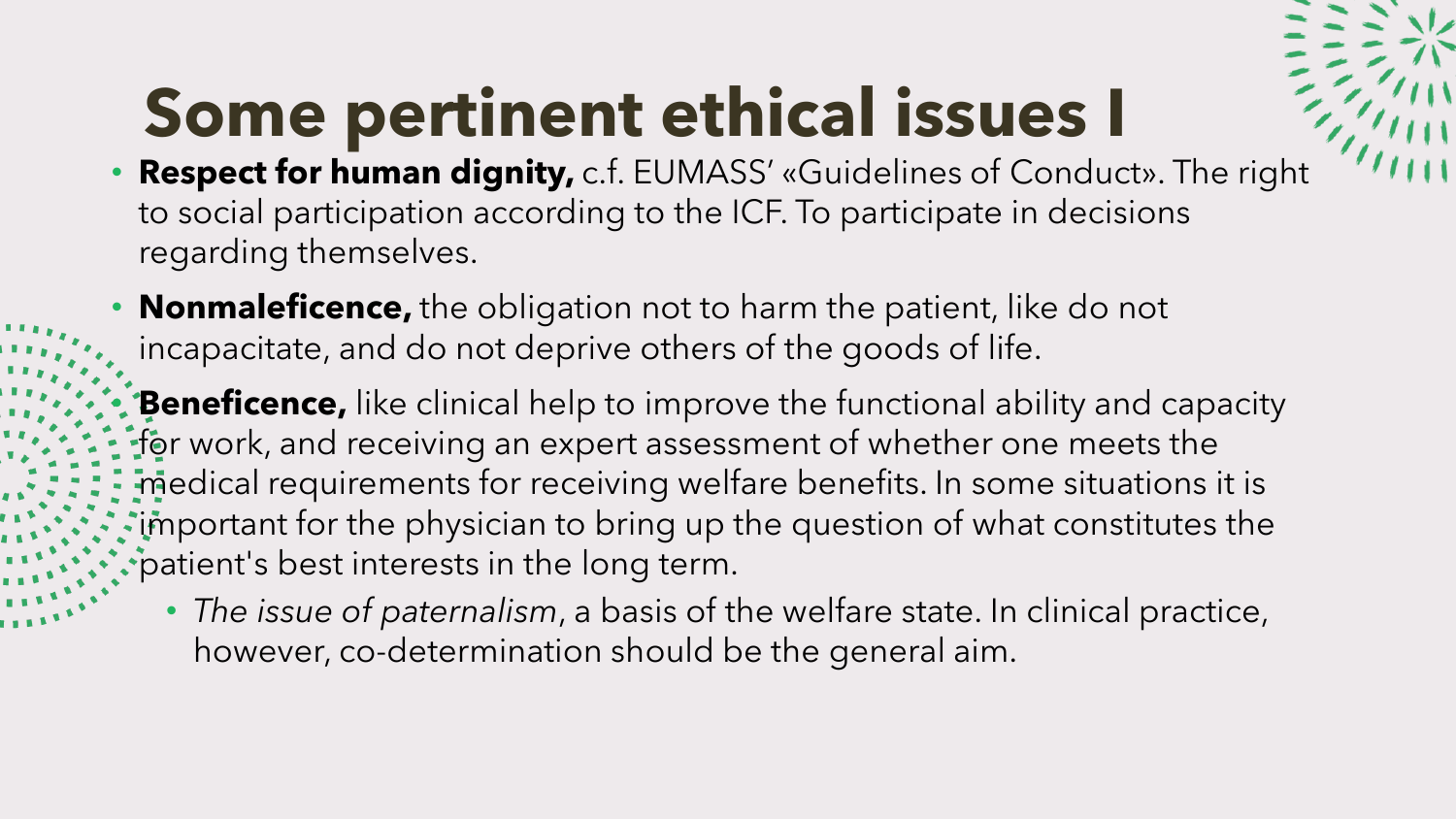# **Some pertinent ethical issues II**

- 
- **Autonomy/co-determination:** Autonomy means respect for the patient's right to make decisions regarding what is important to his/her life. However, in clinical practice autonomy means co-determination. Patients cannot order their physician to do anything that the physician finds professionally or ethically indefensible. Physicians also have professional autonomy which must be respected.
- We advocate use of *a shared decision-making* model also in social insurance medical practice. Both the patient and the physician have to comply to the legal rules, of course.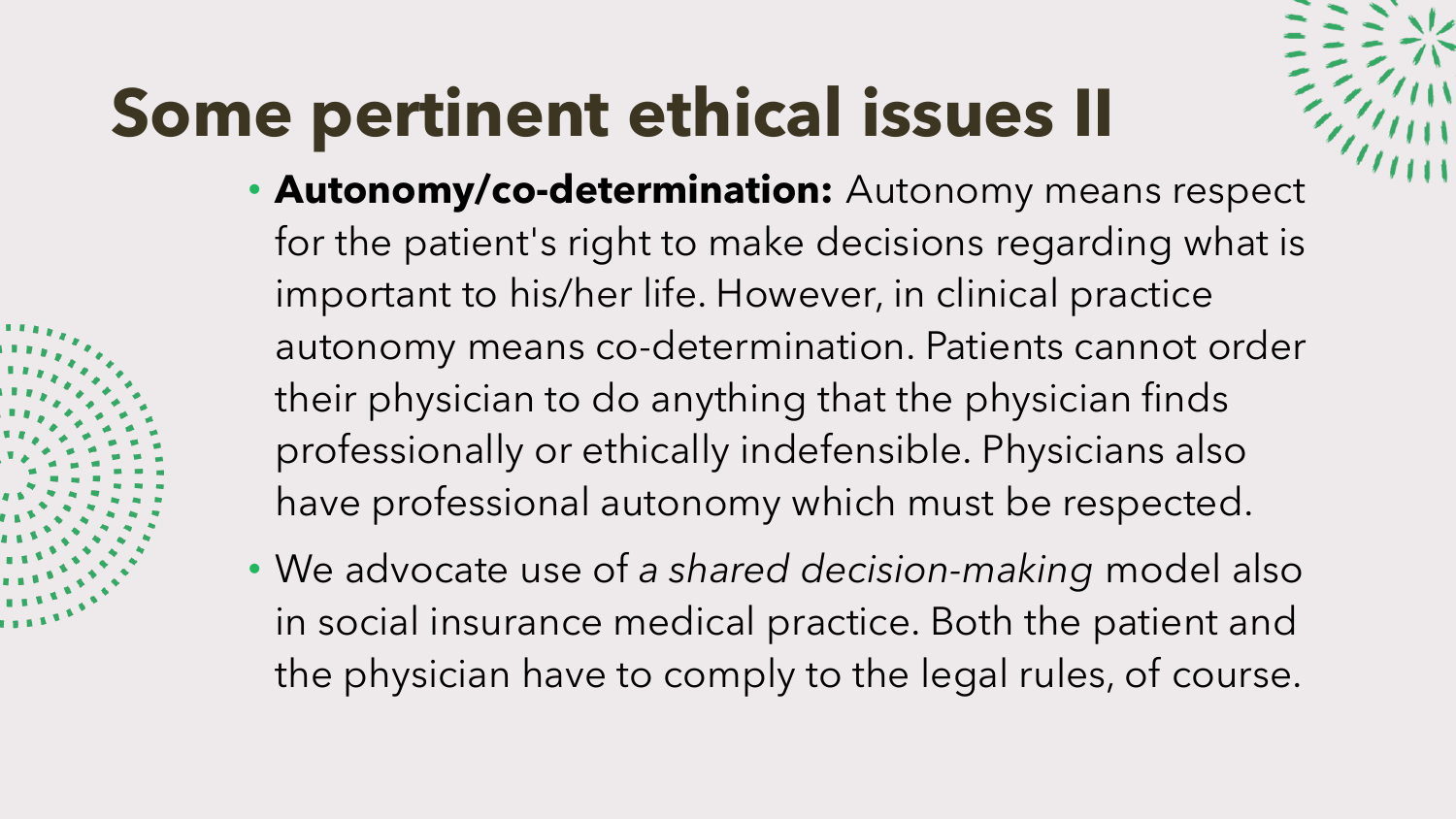# **Some pertinent ethical issues III**



- **Social justice** is the foundation of social insurance.
- Equality is basic but equality of what?
- In practice, granting justice to a patient in social insurance medicine entails considering the patient as an equal by impartiality, respectfully and with empathetic interest, in terms of the criteria for material justice relative to the legal rules.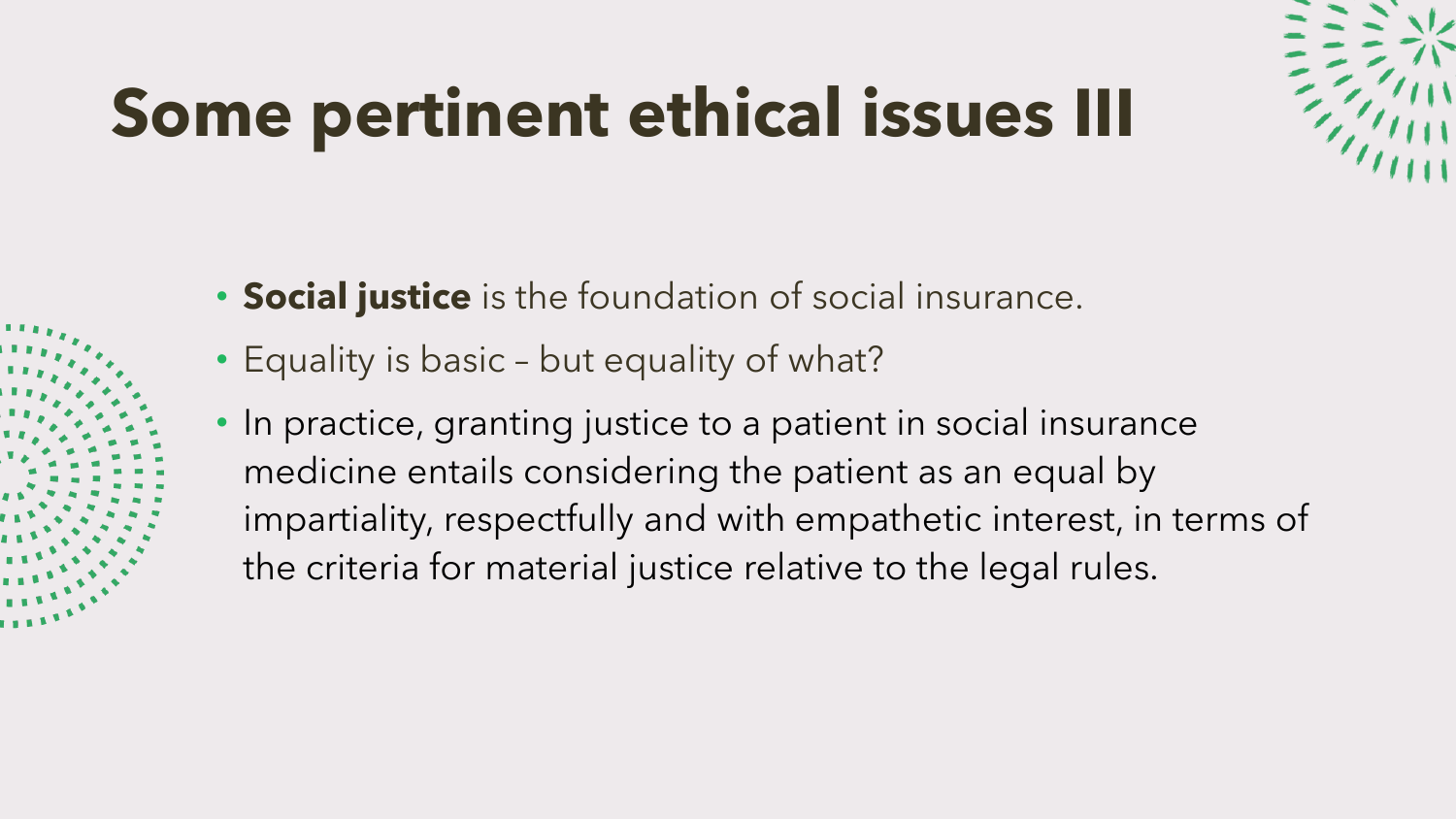# **Some personal resources**

- Resources of the person her/himself:
	- Abilities, capacities, competence, self-efficacy, selfdetermination
	- Goals: His/her own short-/long-term goals and values. Motivations.
- External resources in the environment: various adaptations in working life, support from others, good relations
- Resources between the physician and patient: recognition and a holistic view of the human being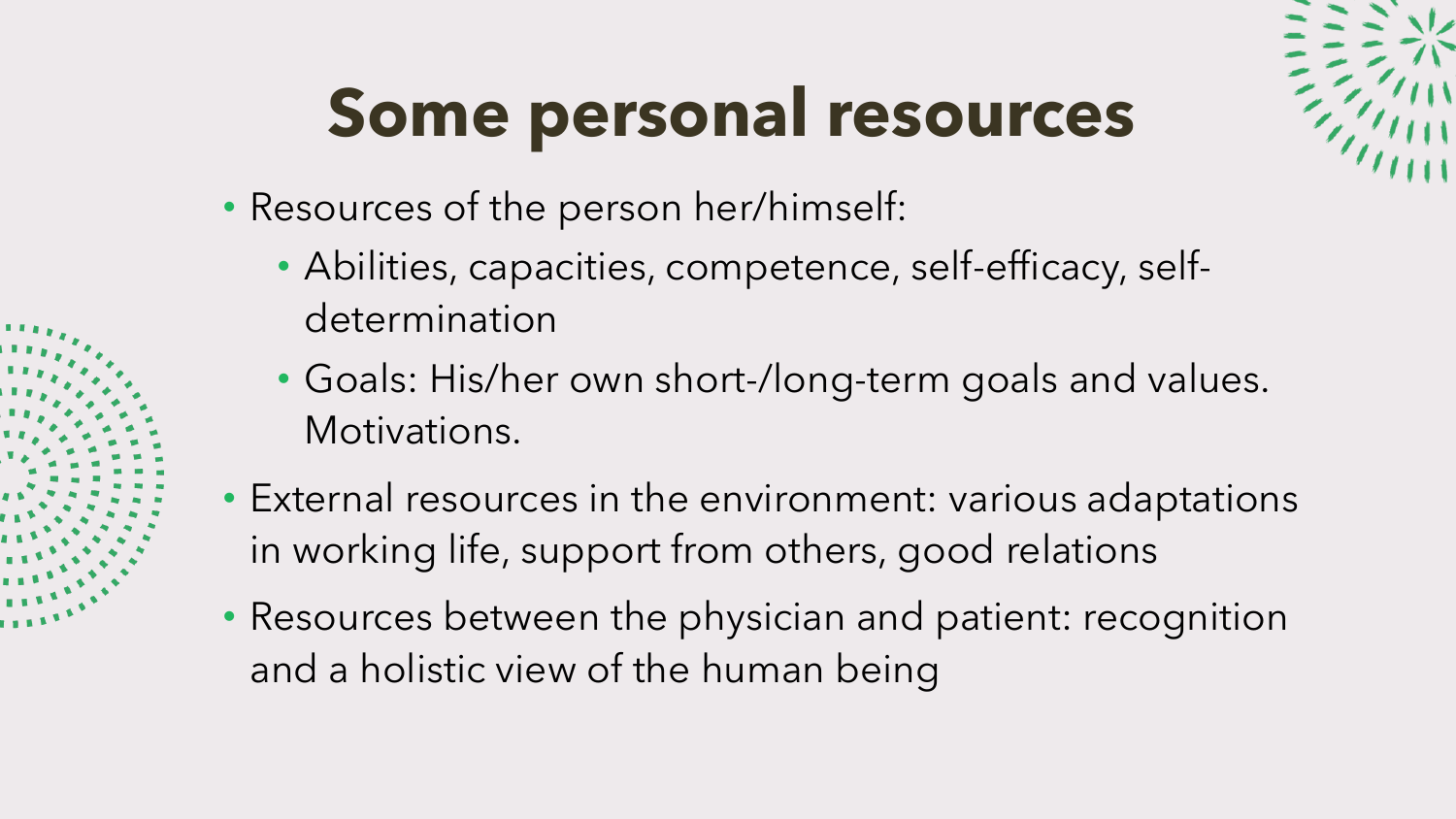

## **Discretion: a much discussed issue among social insurance medical officers**

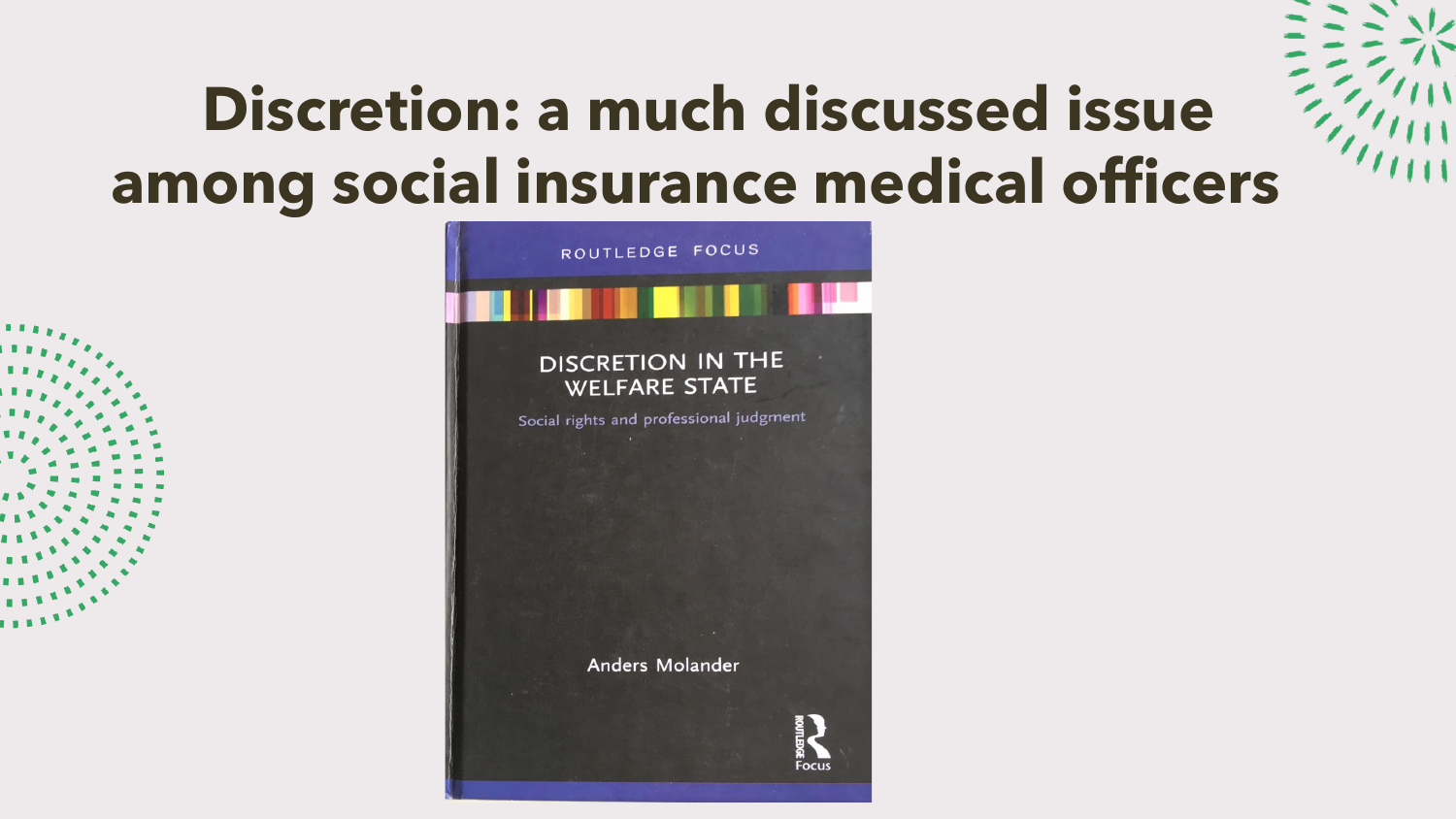### **Results of the project:**



#### **https://kurs.nhi.no/lege <https://trygdemedisin.legeforeningen.no/>**